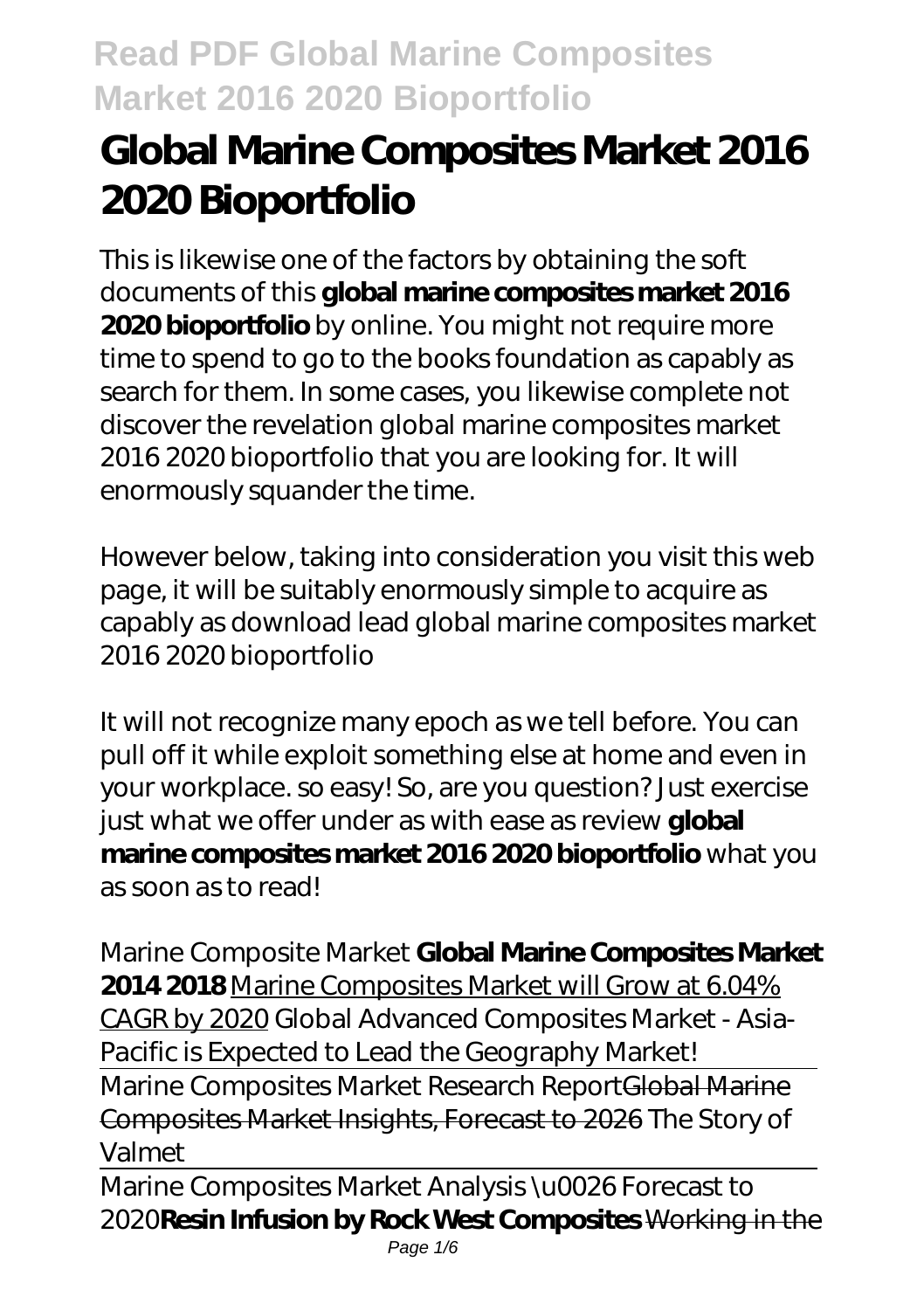marine, composites and marina industries *Marine Composites Market by Manufacturers, Regions, Type and Application, Forecast to 2023*

Growth Opportunities in the Global Bio-Composites Market PU THINNER FORMULATION, FORMULATION OF PU THINNER Quintrex Plate Boat Construction - 7600HT Yellowfin Drop Testing: Carbon Fiber, Steel, Aluminum Comparison MacGregor tweendecks improve cargo efficiency

Foam Coring \u0026 Demolding an Ariki Hull Manufacturing Liteboat - Vacuum infusion process Building the boat plug from a foam

Resin Infusion - Carbon Look and Soric Lantor**Carbon Fiber Construction - /INSIDE KOENIGSEGG**

How to Fiberglass a Boat - How to Build a Boat Part 7Global Biocomposites Market **Live Impressions from JEC World 2016 in Paris with Johns Manville** *Graphene in Composites, unexpected science from a pencil trace by Constantinos Soutis* Bharat Book Presents : Global Automotive Composite Market 2012 2016 Marine Composites Market worth \$4,975 66 Million by 2019 From Wood Boat to Fiberglass Composite We Are Rock West Composites *Epoxy Resin for Marine Composites Market Insights and Forecast to 2026* Global Marine Composites Market 2016

Technavio' smarket research analyst predicts that the global marine composites market will grow at a CAGR of more than 6% between 2016 and 2020. At present, the demand for advanced composites is growing significantly in the marine sector.

Global Marine Composites Market 2016-2020 - Technavio The analysts forecast the global marine composites market to grow at a CAGR of 6.04% during the period 2016-2020. Covered in this report The report covers the present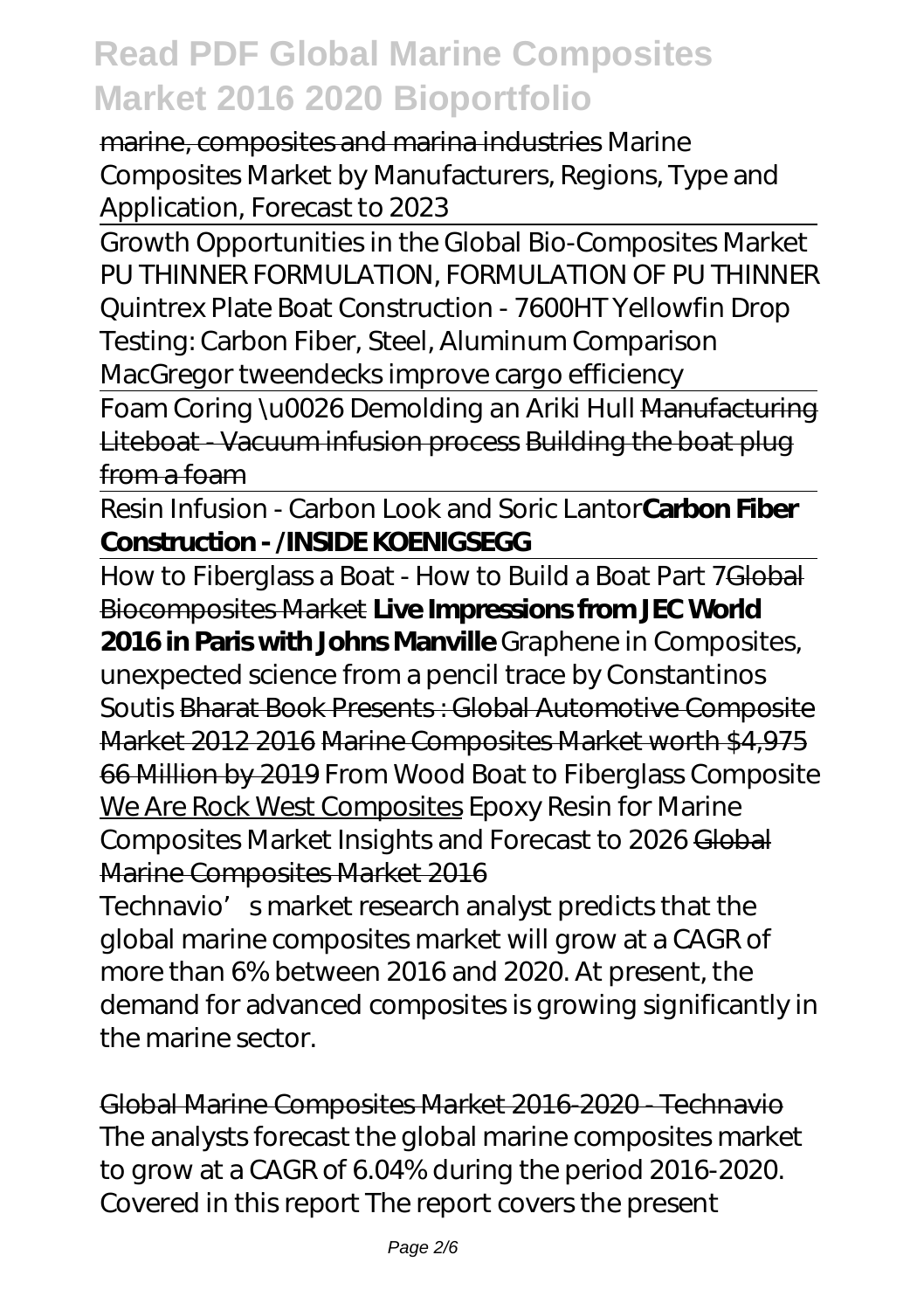scenario and the growth prospects of the global marine composites market for 2016-2020.

Global Marine Composites Market 2016-2020 - Research and ...

Technavio's report, Global Marine Composites Market 2016-2020, has been prepared based on an in-depth market analysis with inputs from industry experts. The report covers the market landscape and its growth prospects over the coming years. The report also includes a discussion of the Key vendors operating in this market.

Global Marine Composites Market 2016-2020 - ReportLinker Technavio Announces the Publication of its Research Report – Global Marine Composites Market 2016-2020. Technavio recognizes the following companies as the key players in the global marine composites market: 3A Composites, Cytec, DuPont, Mitsubishi Rayon (MRC), and Owens Corning

Global Marine Composites Market 2016-2020 Technavio's analysts forecast the global marine composites market to grow at a CAGR of 6.04% during the period 2016-2020. Covered in this report The report covers the present scenario and the growth prospects of the global marine composites market for 2016-2020.

Global Marine Composites Market 2016-2020 - GII The Global Marine Composites Consumption 2016 Market Research Report is a professional and in-depth study on the current state of the Marine Composites market. First, the report provides a basic overview of the Marine Composites industry including definitions, classifications, applications and industry chain structure.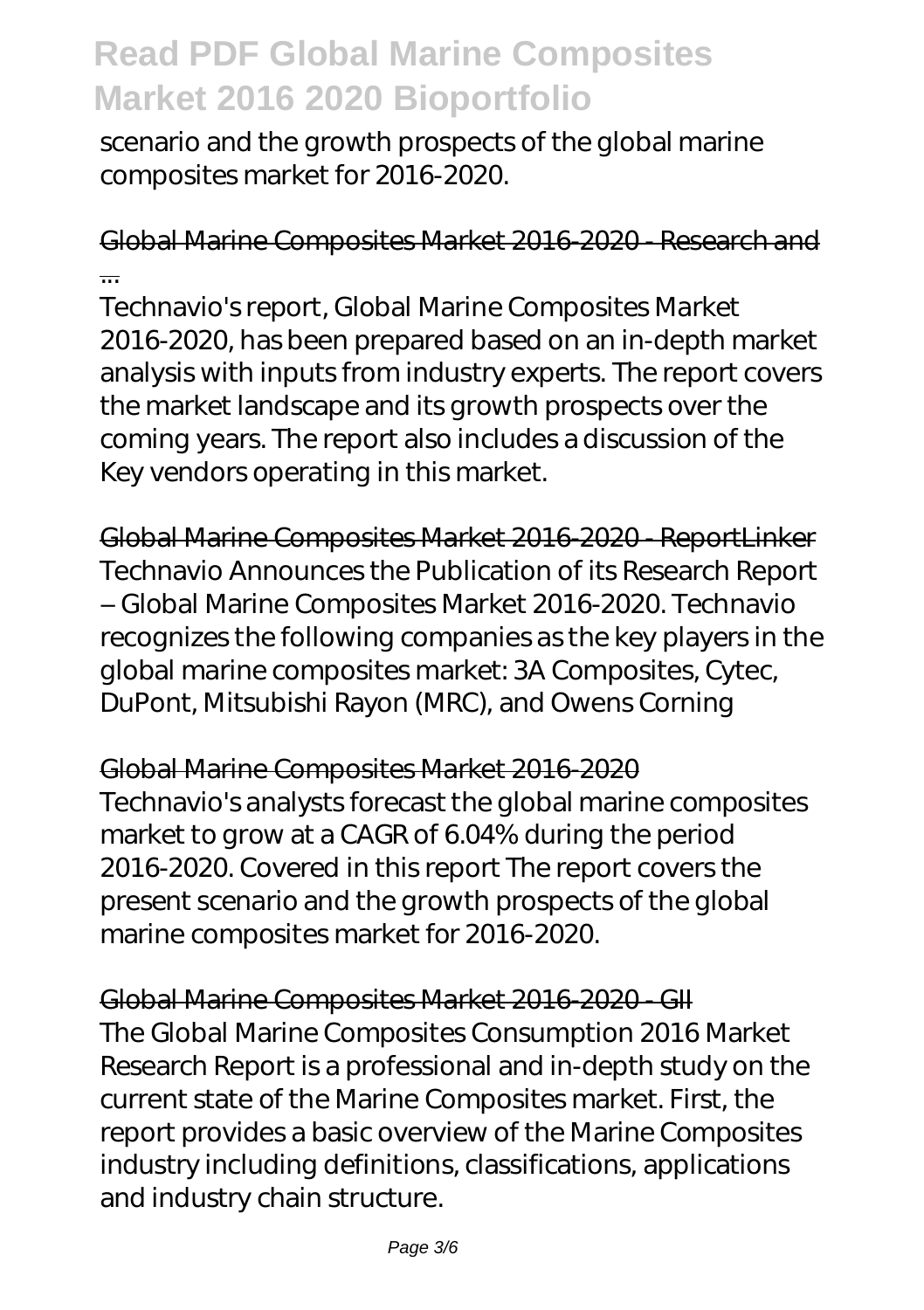#### Global Marine Composites Consumption 2016 Market Research ...

Global Marine Composites Market Research Report 2016 Published On :10 Dec 2016 Report Code :GRS100145 Category : Chemicals and Materials; Pages :129 pages Download Free Sample

Global Marine Composites Market Research Report 2016 ... The Global Marine Composites Market Research Report 2016 provides a detailed Marine Composites industry overview along with the analysis of industry' s gross margin, cost structure, consumption ...

#### Global Marine Composites 2016 to 2020 – Market Size  $-$ Share  $-$

Marine Composites Market (Carbon Fiber Reinforced Plastics, Foam Core Materials, and Glass Fiber Reinforced Plastics) for Cruise Liners, Powerboats, Sailboats and Other Applications: Global Market Perspective, Comprehensive Analysis and Forecast, 2016 – 2022. Global marine composites market is expected to reach USD 1.70 billion by 2022, growing at a CAGR of 7.3% between 2017 and 2022.

Global Marine Composites Market: By Type, Product ... The Global Marine Composites Market Report, 2016-2020 Market Research Report provides complete details about the current scenario of the global Global Marine Composites industry with a special ...

Global marine composites market by nitinmachhale - Issuu The global marine composites market is segmented on the basis of type, application and geography. The global Marine Composites market was valued at US\$ XX.X Mn in 2018 and is projected to increase significantly at a CAGR of x.x% from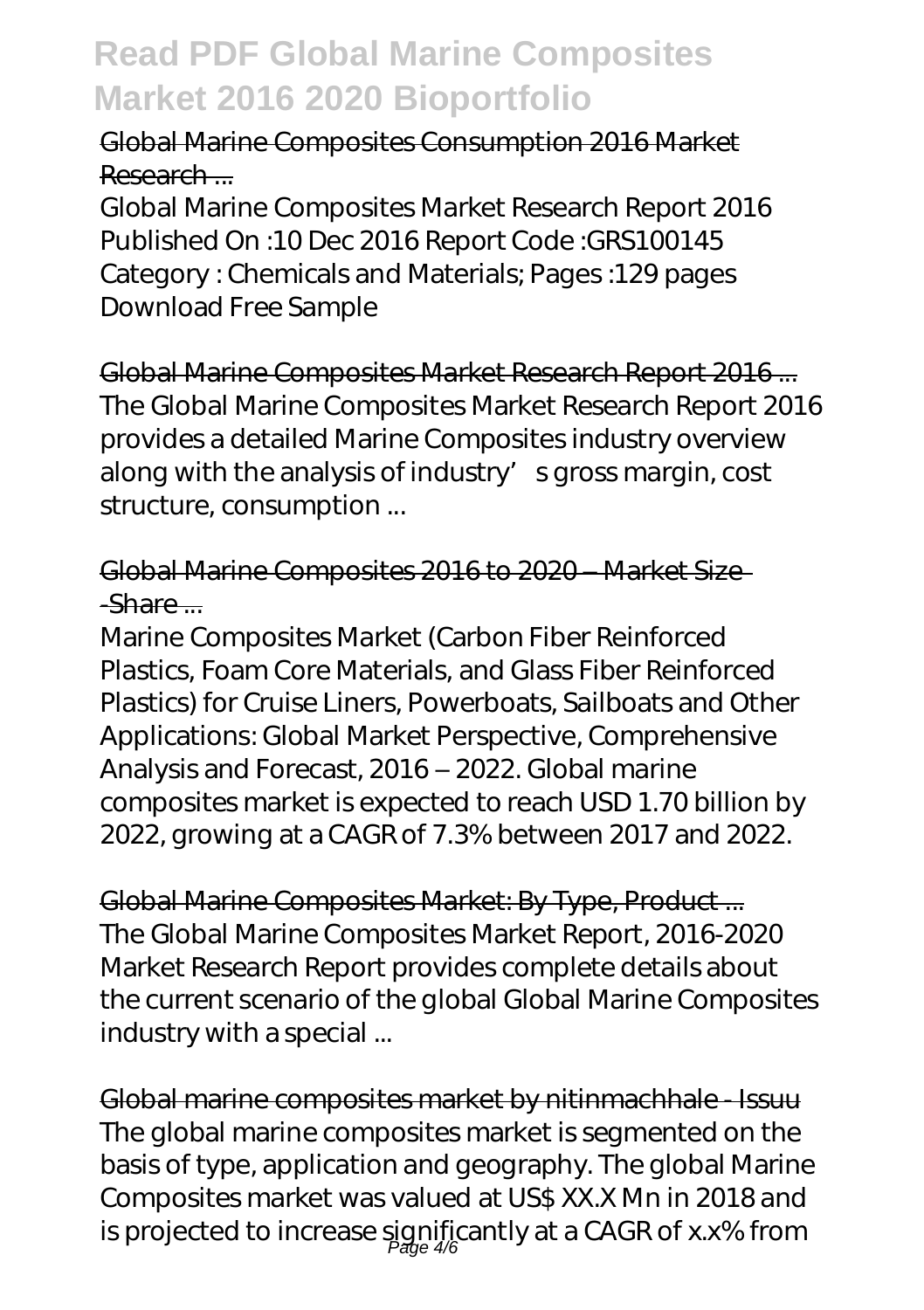2019 to 2028. Marine Composites Market Scope:

### Global Marine Composites Market Segment, Market Assessment ...

The Report named " Global Marine Composites Market" serves crucial perceptions into global Marine Composites industry along with newfangled industry details, currently dominating players in Marine Composites , chapter wise analysis of each section and looming industry trends, which will guide the readers to target Marine Composites market product Specifications and clients driving the long ...

Global Marine Composites Market: By Key Players ... These players are set to boost the marine composite market in the years to come. According to the analysts at Zion Market Research, the global marine composites market was capitalized at almost USD 1.12 Billion in 2016 and is likely to cross almost USD 1.70 Billion by end of 2022, developing at a CAGR of almost 7.3% from 2017 to 2022.

#### Global Marine Composites Market worth USD 1.70 Billion in 2022

Home >> Transportation & Shipping >> Consumer Goods >> . Global Marine Composites Market by Manufacturers, Regions, Type and Application, Forecast to 2021. Published: Aug-2016 | Format: PDF | Global Info Research | Number of pages: 105 | Code: MRS - 73402

#### Global Marine Composites Market by Manufacturers, Regions...

This report studies Marine Composites in Global market, especially in North America, China, Europe, Southeast Asia, Japan and India, with production, revenue, consumption, import and export in these regions, from 2012 to 2016, and